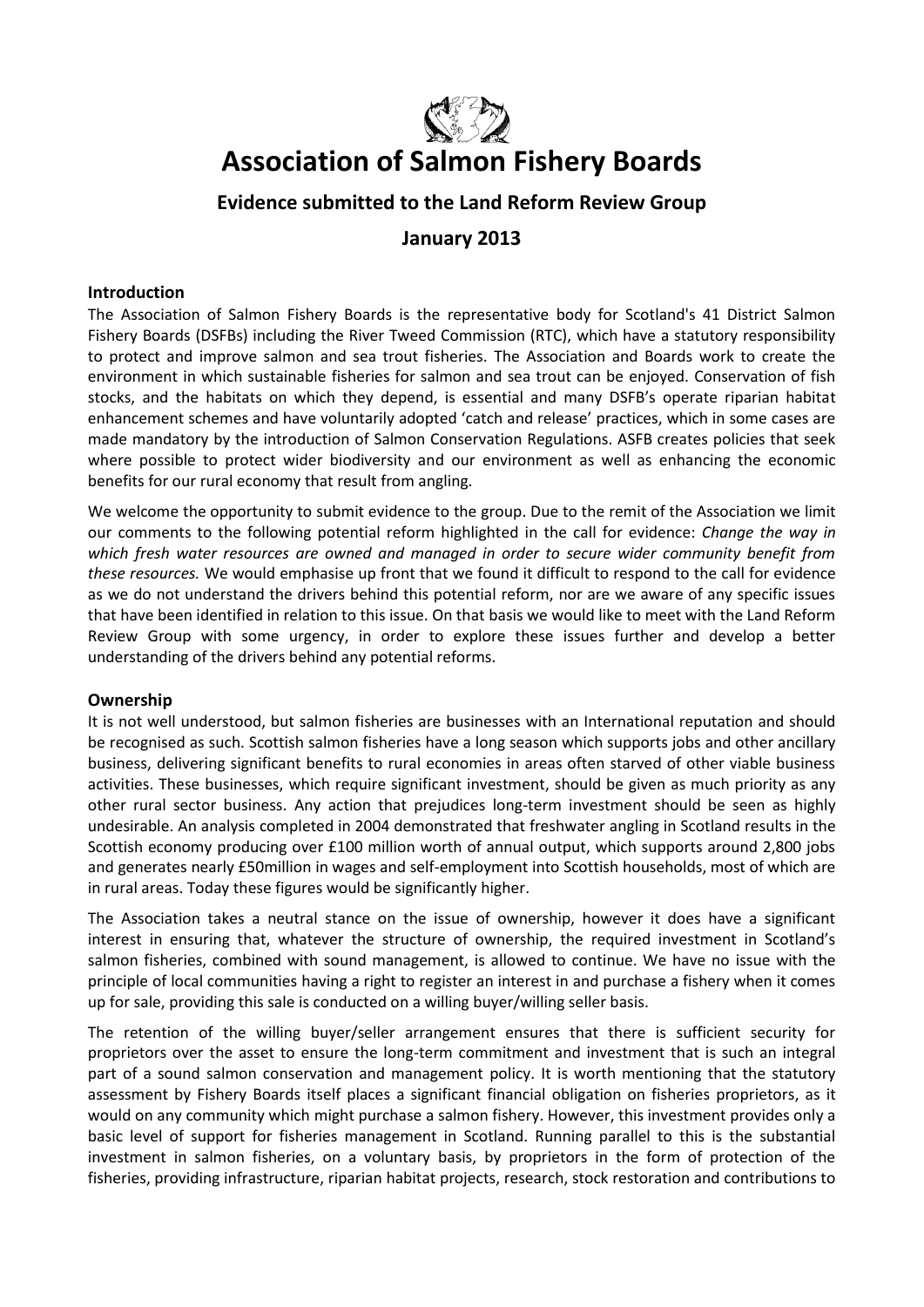#### *Evidence submitted to the Land Reform Review Group January 2013 ASFB Response*

the fisheries research trusts which form the backbone of freshwater fisheries research in Scotland. Should compulsory purchase come into play, such investment will be severely compromised, as will the vital organisations which rely on that investment. It will be essential to assess the impact of any proposals which might discourage long-term commitment to investment in the fisheries and indeed to assess how such funding might be replaced.

We believe that salmon fisheries change hands sufficiently frequently for there to be opportunity for Communities to express an interest in and purchase fisheries on a willing buyer/willing seller basis. It might be useful to establish how such communities might not only be encouraged and enabled to make such purchases but also be provided with sufficient funding to adequately invest in these fisheries over the longterm. We believe that this could be achieved without the threat of compulsory purchase and the extremely damaging overall effect that would have on long term, planning and investment.

We believe that if the willing buyer/willing seller arrangement can be maintained - a fundamental principle upon which property rights are based in this country bar certain circumstances where the greater public benefit is involved – then the benefits of these purchases can be realised without incurring the serious cost of fundamentally prejudicing the investment and ability to plan for the long-term so essential for the effective management of this important national resource.

#### *Exception to willing buyer/willing seller*

Salmon and Sea Trout are not only of economic benefit but are also of significant conservation benefit. On that basis we believe that there is a potential exception to the willing buyer/seller principle – where there is a fundamental conservation benefit which would outweigh the points raised above. For example, we are in the process of pursuing a statutory right of first refusal for DSFBs to purchase coastal netting stations for reasons of conservation, via the Aquaculture and Fisheries (Scotland) Bill. Recently, Mixed Stock Fisheries (MSFs - any fishery taking fish from 2 or more rivers of origin) have come under increased International scrutiny. The operation of MSFs is contrary to internationally accepted best practise because they prevent management of the resource on an individual catchment basis. However, Scotland is in a unique position because **all** salmon fishing rights are private heritable rights. Marine Scotland Science has stated that the decline in netting effort over the last 30 years has acted as a buffer for the rod fishery in the face of declining marine survival of fish. Rod fisheries have responded through increasing rates of catch and release (In 2011, the overall catch and release rate for salmon was 73%, rising to 91% for spring salmon). However, there is significant potential for netting effort to increase in future and indeed, the high price of wild salmon and sea trout has meant that a number of previously dormant or lightly fished stations have reopened. Indeed our analysis of the district assessors' valuation roles shows that there are at least 129 dormant netting stations which have the potential to come back into operation. ASFB believe that, when a netting station is put up for sale, or is to be leased to a third party, the relevant DSFB should, in the interests of salmon conservation, have a statutory right of first refusal to purchase (or lease) that netting operation before any proposed sale (or lease) could proceed. Such a right would also not be prejudicial to the fishery owner who would still have to receive appropriate compensation for the value of the fishery, thus protecting the private heritable rights of the fishery owner. It would not prevent such fisheries continuing to operate, but would prevent a significant increase in commercial exploitation, which flies in the face of internationally accepted best practise.

#### **Access to Salmon Fishing**

Scotland has many thousands of miles of rivers and these provide a natural and sustainable environment to which our native, wild salmon and sea trout return from their marine feeding grounds. These rivers are renowned worldwide for supporting economically important and environmentally sustainable fisheries for anglers – they provide a wealth of opportunity for anglers to fish for these sporting species. Contrary to popular belief, much of the available fishing is accessible at modest cost, and there is fishing to suit anglers of all ages, ability and financial means.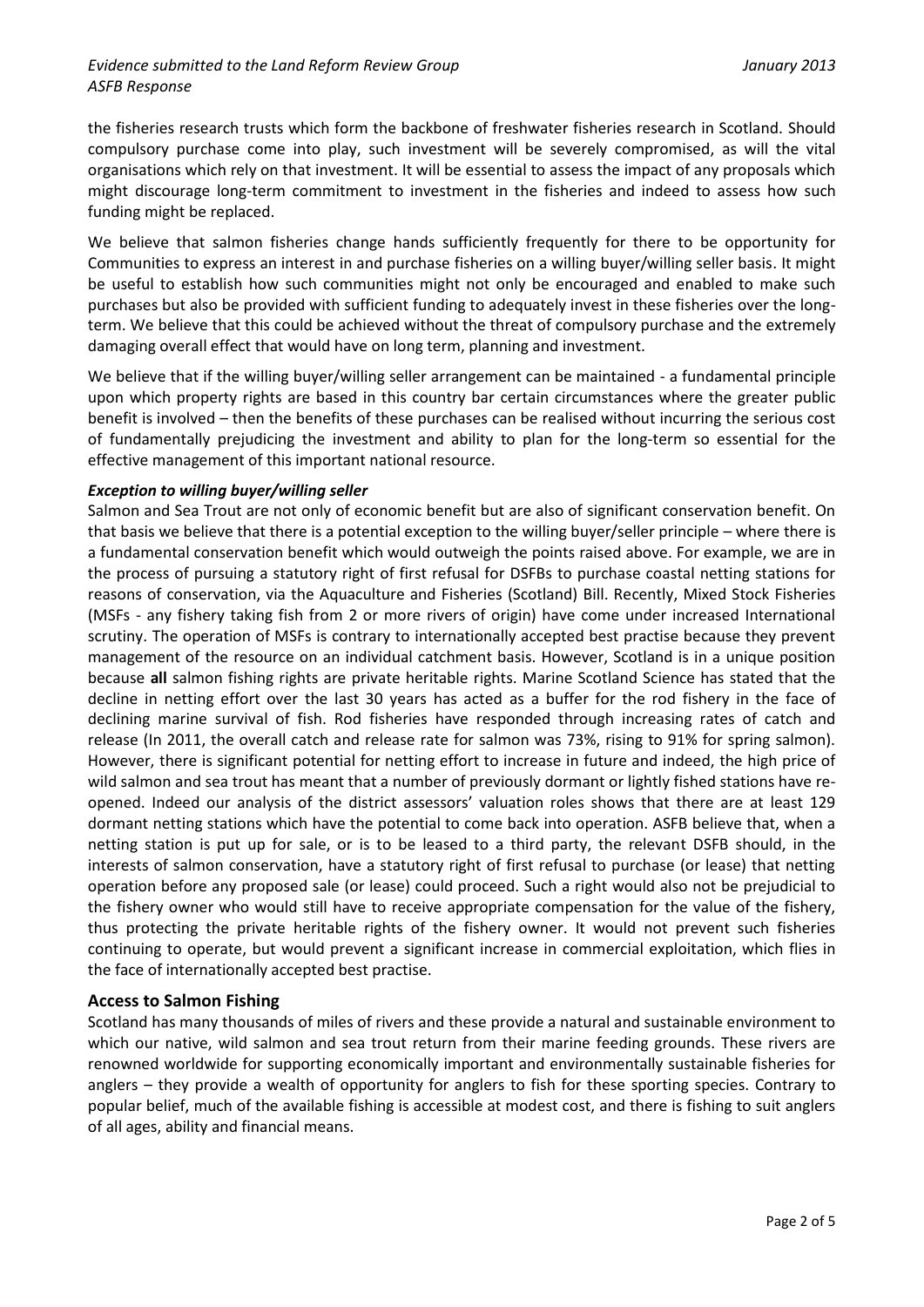# *Evidence submitted to the Land Reform Review Group January 2013 ASFB Response*

In spring 2012 we produced a website<sup>1</sup> to highlight affordable and accessible salmon and sea trout fishing in Scotland. The emphasis is on fishings that are not simply cheap, but those that represent good value with a reasonable prospect of fish being present and caught. Good value is difficult to define, as this means many things to many people. However, we highlight fishing that should be affordable to many anglers, both locals and visitors to Scotland. Whilst the website by no means captures all of the fishings in Scotland that meet the criteria for inclusion (less that £60/day, £150/week or £300/year), there are currently 260 fisheries listed on the site.

Many of these moderately-priced and accessible fishings are very productive, for example it is estimated that 15-20% of the national salmon rod catch in Scotland is made from angling association waters controlled or fished by clubs and associations.

As with many other recreational and sporting activities, and to a degree dictated by supply and demand, some salmon fishing at the top end of the market will always attract a premium cost, and this is what tends to reinforce a general perception that salmon fishing is beyond the reach of many anglers. Just as you would expect to pay more to watch a football team in the Champions League Final, than you might in their domestic league, the same principle applies to salmon fishing.

It should also be noted that there are a large number of informal arrangements throughout Scotland whereby affordable and publically accessible fishing is offered. Many of these are not captured by the database within the website.

# **Management**

In Scotland, the cost of the local administration, protection and improvement of the fisheries is privately financed by the proprietors. The District Salmon Fishery Boards finance their work by levying a rate on the salmon fishery owners in the district. Elected representatives of those owners provide the core of the membership of the Board. However, since 1986, the boards are required also to include representatives of salmon anglers and salmon netsmen in the district. A further revision to the constitution of the Boards was made in 1999 to allow for even wider representation on the boards by other parties who may have an interest or stake in salmon stocks or fisheries. This was recommended in the Report of the Salmon Strategy Task Force (1997) and was intended to ensure that the legislation governing membership of DSFBs was more flexible, and did not restrict the number of members. On that basis many DSFBs include representatives from SEPA, SNH, Local Authorities, National Park Authorities, in addition to proprietors, netsmen and anglers representatives.

In the vast majority of Scotland, DSFBs work in close partnership with Fisheries Trusts, who have a wider, all species, remit and who play a key role in the scientific monitoring of fish populations. The exact nature of the relationship between Board and Trust varies across Scotland, depending on local conditions and priorities, but we believe that the principle of local area management, delivered jointly by District Salmon Fishery Boards and Fishery Trusts remains the foundation of effective fisheries management in Scotland. Some of the outcomes delivered through this management structure are summarised in a recent factsheet produced by ASFB and Rivers and Fisheries Trusts of Scotland (RAFTS)<sup>2</sup> (enclosed).

The management structures for fishery management in Scotland have been the subject of a great deal of work coordinated by the Scottish Strategic Framework for Freshwater Fisheries. The SSFF was published in July 2008<sup>3</sup> with the agreement of a wide range of stakeholders in the freshwater fisheries and associated sectors and is a "road map" for the industry over the next 10 years. The report outlines a number of work areas and priorities (PFAs) in which objectives have been outlined and organisations identified to act as a lead body for delivery of actions. A key factor in these discussions was that one of the great advantages of

<u>.</u>

<sup>1</sup> <http://fisheries.asfb.org.uk/>

 $\frac{2 \text{ http://www.asfb.org.uk/wp-content/uploads/2012/03/Fisheries-Management-Facts-and-Figures.pdf}}{3 \text{ http://www.asfb.org.uk/wp-content/uploads/2012/03/Fisheries-Management-Facts-and-Figures.pdf}}$  $\frac{2 \text{ http://www.asfb.org.uk/wp-content/uploads/2012/03/Fisheries-Management-Facts-and-Figures.pdf}}{3 \text{ http://www.asfb.org.uk/wp-content/uploads/2012/03/Fisheries-Management-Facts-and-Figures.pdf}}$  $\frac{2 \text{ http://www.asfb.org.uk/wp-content/uploads/2012/03/Fisheries-Management-Facts-and-Figures.pdf}}{3 \text{ http://www.asfb.org.uk/wp-content/uploads/2012/03/Fisheries-Management-Facts-and-Figures.pdf}}$ 

<http://www.scotland.gov.uk/Resource/Doc/229830/0062252.pdf>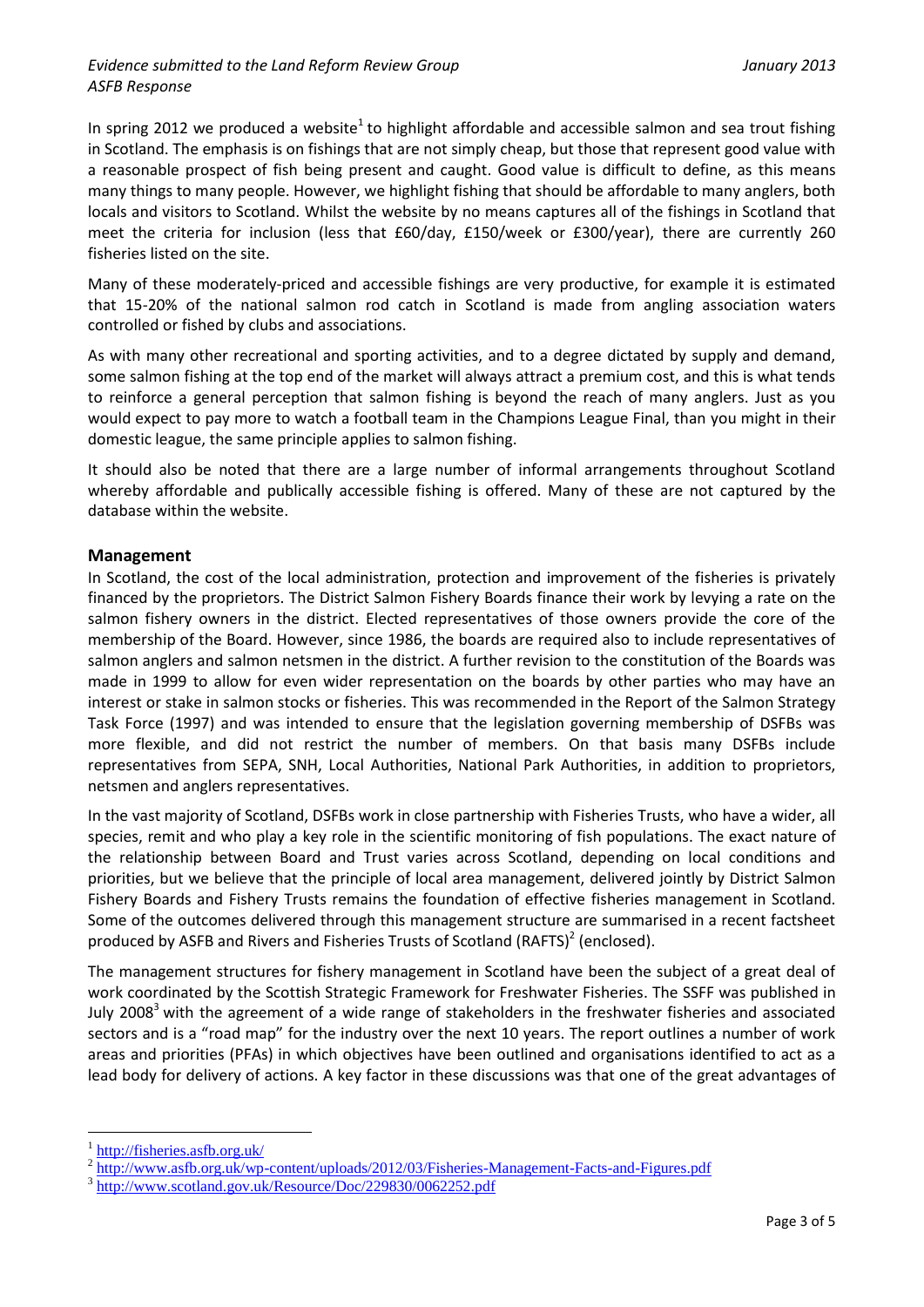the current structure of fisheries management in Scotland is that the resource is managed at a local area scale rather than centrally, and funding raised locally is spent locally.

District Salmon Fishery Boards and Fishery Trusts play an important, and valued, role in River Basin Management Planning and the wider planning system. Boards and Trusts participate in all RBMP Area Advisory Groups in Scotland with the exception of Orkney and Shetland (where there are currently no Boards or Trusts) and will play a key role in the forthcoming flood risk management advisory groups. In addition, Boards are statutory consultees in the planning system for a range of developments including fish farms, terrestrial and offshore wind farms and hydro developments. Water Bailiffs employed by the Boards play a key role in salmon fisheries enforcement and related wildlife crimes, and work closely with wildlife crime officers across the country. ASFB and RAFTS contribute to a wide range of national advisory groups including the RBMP National Advisory Group, Diffuse Pollution Management Advisory Group, Ministerial Group on Aquaculture, Marine Strategy Forum, Species Reintroduction Forum, Partnership Against Wildlife Crime and the RAFTS Biosecurity and Invasive Non Native Species Programme, aimed at the eradication, management and control of non-native invasive species, is the biggest programme of its type in Europe.

The Aquaculture and Fisheries (Scotland) Bill is currently under Parliamentary scrutiny. The Bill includes provisions to improve the management and governance of District Salmon Fisheries Boards, with the aim of making such bodies more transparent and accountable. The Bill includes requirements for DSFBs to: publish annual reports and minutes of meetings; hold meetings in public and ensure that members of the public can submit proposals for consideration; maintain arrangements for dealing with complaints; and to register and declare relevant financial interests of Board members.

#### **Access for other rivers users**

The LRRG may be aware of the recent resolution of a long-running dispute between commercial rafting interests and riparian owners on the upper Tay<sup>4</sup> relating to disturbance of anglers and the quiet enjoyment of their sport. Prior to the 2003 Land Reform Act, there was a local agreement in place which allowed equitable access to the river between commercial rafting interests and angling interests. However, following the passing of the 2003 Act, commercial rafting began to take place 7 days per week, to the detriment of salmon fishing. The local access forum, in interpreting 'responsible access', accepted that there were negative consequences on the fisheries and indeed Perth Sheriff Court agreed that rafting activity spoiled the fishing beat owners' ability to enjoy salmon fishing on the river. The use of rafts and inflatable craft were therefore outlawed for three days per week during the salmon fishing season. However, the sheriff's decision to impose a ban was overturned when it was ruled that the rafting companies had not been given due notice of the legal action. Subsequently agreement has been reached between the various interests.

Commercial rafting has become increasingly popular since the 2003 Land Reform Act opened up access to rivers, but unless agreement can be reached to ensure that access to the river can be apportioned in an equitable way, such activities can have a significant negative effect on the fishery. We are aware of similar situations to the above on a number of rivers, most notably the River Findhorn, where we understand commercial rafting operations use the river (which is considerably narrower than the Tay) seven days per week. If the quiet enjoyment of anglers is regularly disturbed, those anglers will tend to stay away from the river, resulting in loss of revenue to the fishery with subsequent consequences on the finance available for the management of the resource.

# **Conclusion**

1

As highlighted above, the management of freshwater fisheries has come under significant scrutiny over recent years. ASFB and RAFTS played a key role in the Scottish Strategic Framework for Freshwater Fisheries and we would very much welcome the opportunity to meet with the Land Reform Review Group to discuss and explain the current and future situation in more detail. We believe that the current

<sup>&</sup>lt;sup>4</sup> See<http://www.bbc.co.uk/news/uk-scotland-tayside-central-14063236> and [http://www.bbc.co.uk/news/uk-scotland](http://www.bbc.co.uk/news/uk-scotland-tayside-central-20613489)[tayside-central-20613489](http://www.bbc.co.uk/news/uk-scotland-tayside-central-20613489)